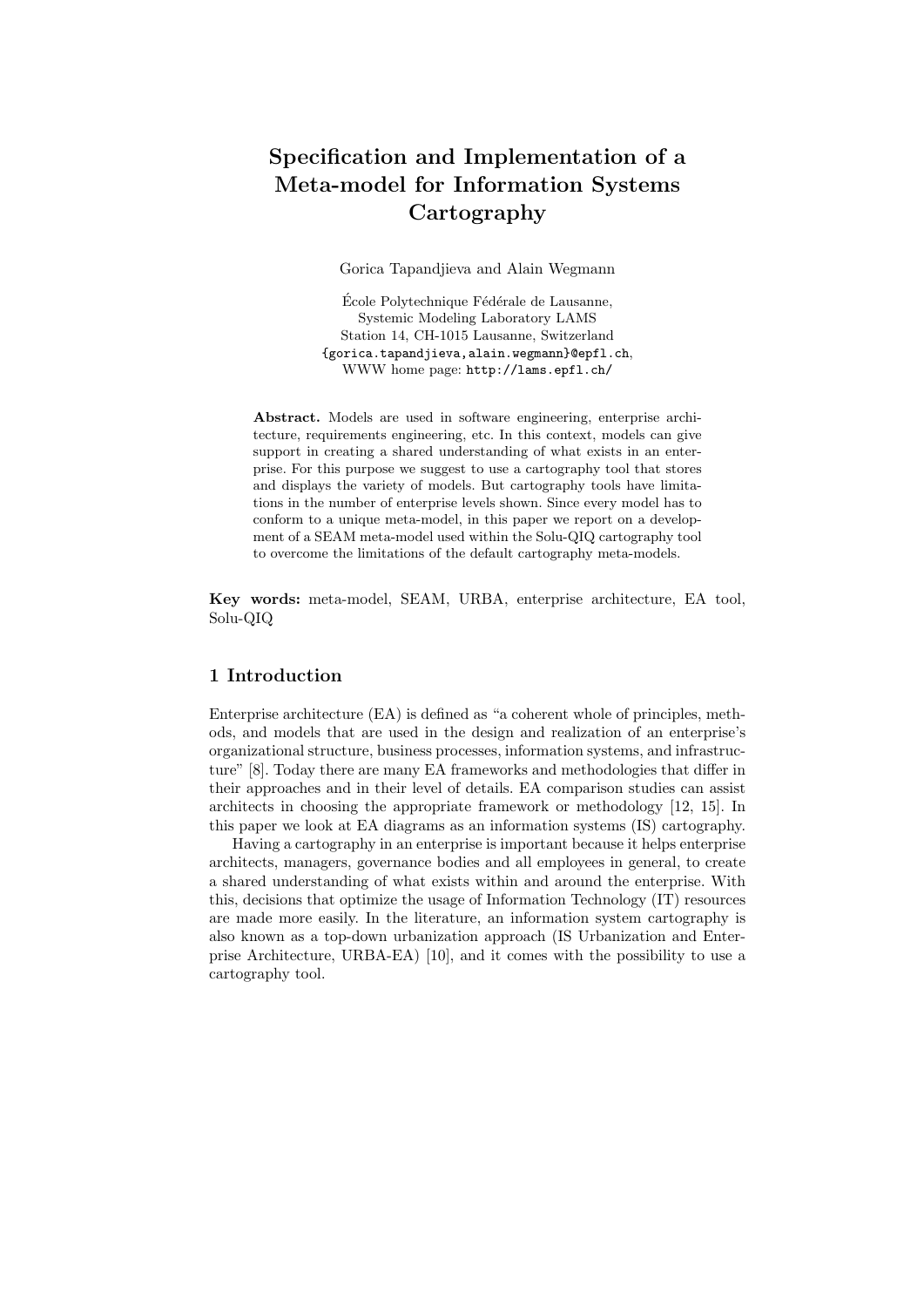#### 114 Pre-proceedings of CAISE'14 Forum

Any EA tool which outputs a complete EA landscape and which offers a fast way of EA modeling without losing the models correctness can be seen as cartography tool. We decouple the tool from the approach implemented in the tool. As a consequence, in Section 2, we give an overview of few EA tools and EA approaches separately. Section 2 also contains matrices comparing the tools and approaches according to features we find important.

In Section 3 we describe the chosen approach and its meta-model. In Section 4 we show how this meta-model is implemented in the chosen tool. Finally, we give conclusions and present the future work.

## 2 EA Tools and Approaches

People creating and using models need a modeling tool that speeds up their work. At the same time, their models must not lose the correctness. When we were looking for a tool to do the modeling, we focused on the following criteria:

A. Ability for meta-model customization, making the tool decoupled from it's integrated EA approach.

B. Mass-modeling capability and various formats of data and model import/export. C. Automatic diagram layout generation.

Our evaluation of some tools is presented in Table 1.

| Iteraplan [6]            | Nο  | Yes     | Yes |
|--------------------------|-----|---------|-----|
| Enterprise Architect [4] | No  | Partial | Nο  |
| Solu-QIQ [3]             | Yes | Yes     | Yes |

Table 1. Summary of some tools evaluation criteria

As for tools, we had several criteria for the EA modeling approach. We looked at frameworks, modeling languages and methodologies, and the questions we asked are:

- I. Does the approach have a notation?
- II. How many levels (domains) does the approach model?
- III. Is the approach's meta-model generic between different levels or domains? IV. Is the approach declarative?

Our review of some approaches is given in Table 2.

Based on our criteria, we choose Solu-QIQ tool with the SEAM approach. With SEAM's ability to model multiple levels, we model the enterprise from the business down to IT, using the same notation. Also, the declarative way of modeling is an advantage when focusing on macro scenario descriptions. Solu-QIQ makes this approach more powerful with it's mass modeling and automatic diagram-generation features.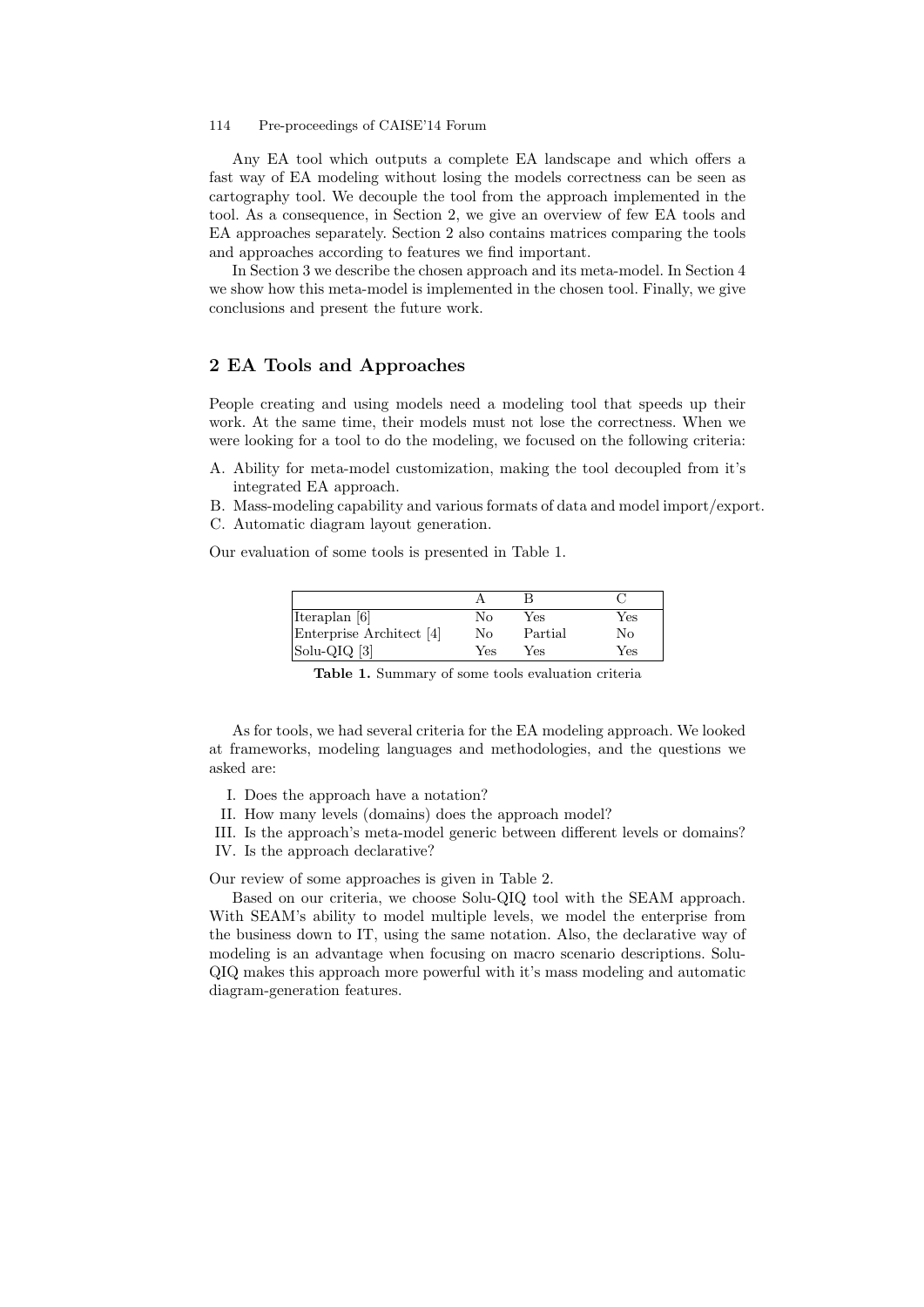| $\vert$ TOGAF $\vert$ 14]      | No  |              | No  | No                   |
|--------------------------------|-----|--------------|-----|----------------------|
| ArchiMate [1]                  | Yes |              | Nο  | No                   |
| URBA $[10]$                    | No  |              | No  | Depends on the level |
| $\vert$ SEAM $\vert$ 5 $\vert$ | Yes | User defined | Yes | Yes                  |

A Meta-model for Information Systems Cartography 115

Table 2. Summary of some EA approaches evaluation criteria

# 3 Systemic Enterprise Architecture Methodology – SEAM

SEAM is a family of methods used for consulting and teaching strategic thinking, business/IT alignment, and requirements engineering [7, 16]. In this paper we elaborate on applying SEAM in the creation of an IS cartography, so we use the Enterprise Architecture specific SEAM.

SEAM represents an organization as a hierarchy of service systems (from business down to IT, also known as organizational level hierarchy). To clarify, we use system to refer to any kind of entity in our surrounding: an organization, an employee, an IT system, or an application [17]. In General Systems Thinking (GST), the common definition of a system is "a set of elements standing in interrelations"[18] and every system (and service system) has a boundary.



Fig. 1. SEAM notation for the different kinds of service systems, actions and links

In the mentioned hierarchy, we can model systems as a whole, also denoted as [w] (black boxes) or as a composite, denoted as [c] (white boxes). By modeling a system as a whole, we ignore the system's components and we focus only on the services offered by the system. When we model a system as a composite, the components and their relationships are visible, so we see the implementation of the service and understand the responsibility of each component. In this case, the system seen as a composite is the parent in the organizational level hierarchy and the component systems are placed within the boundary of their parent. Essentially, there are no rules on the number of levels in the hierarchy.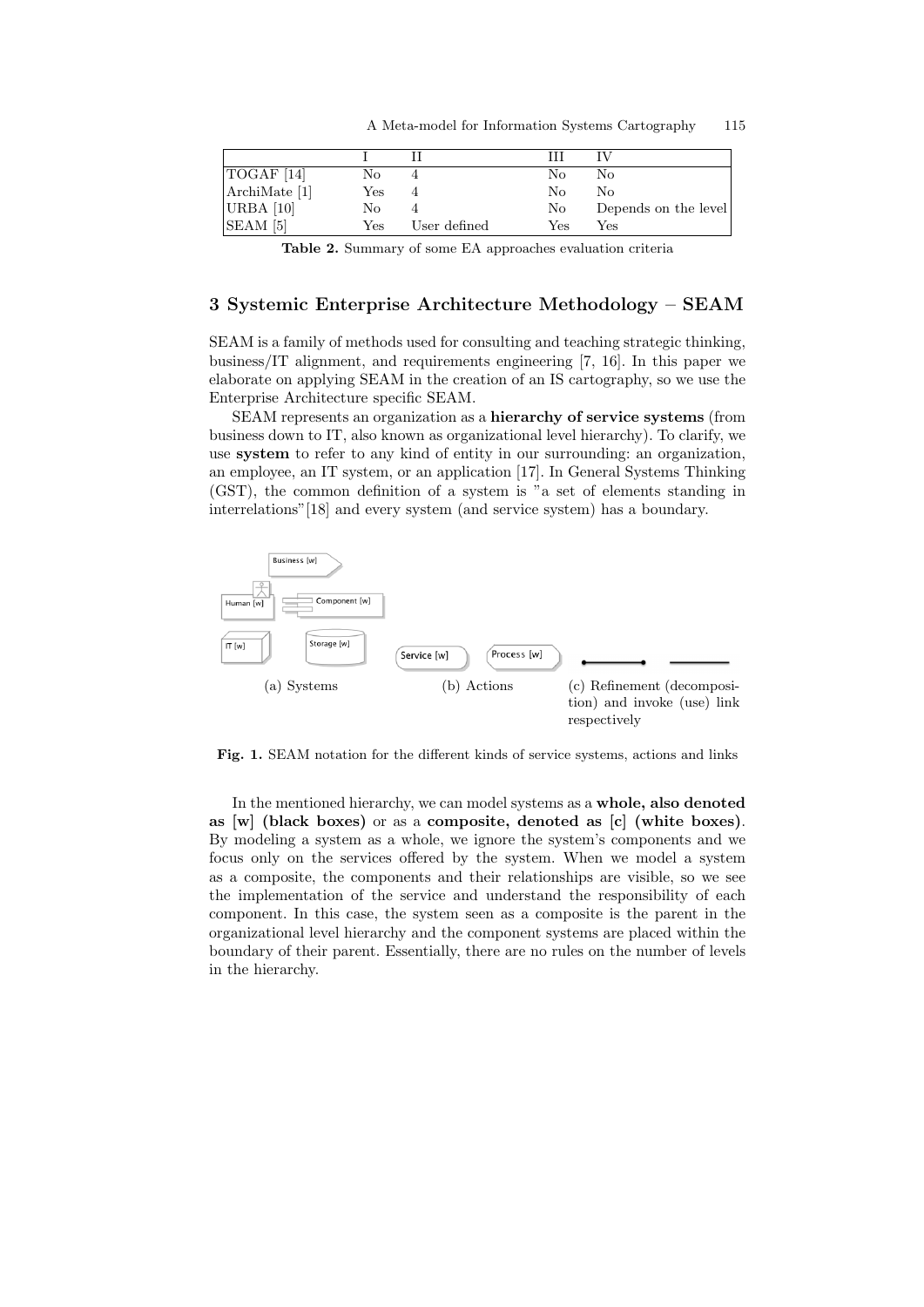#### 116 Pre-proceedings of CAISE'14 Forum

Besides the organizational level hierarchy, we can specify the behavior (functionality) of each system. There are two kinds of functionalities [17]:

- 1. Service (localized action) is the behavior of a system as a whole. It represents a service offered by a system.
- 2. Process (action binding) is the behavior of a system as a composite and it represents a service implementation by a system [2]. Usually the process is connected to services from other systems as a whole (that share the same system as a composite parent).

When we have both of the views (as a whole and as a composite) for the same system in one diagram, we can observe two types of connections (links), depicted in Fig. 1(c):

- The two views are connected with a *refinement* (decomposition) link. Essentially, this link shows that it is the same system. The process in the system as a whole corresponds to the implementation of the service in the system as a composite.
- In the system as a composite, the process is connected with plain links to other services that belong to the component systems as a whole. These links mean that the process invokes (uses) those services.

As a notation, a block arrow pictogram is used to specify a general (business) service system in a SEAM diagram. There exist other pictograms that specify the nature (type) of the service system (see Fig.  $1(a)$ ). The name of the system is written on the top of the pictogram, followed by a small letter in square brackets [w] or [c], denoting if it is a system as a whole or a composite respectively. Also, the pictograms used for a service and a process are depicted in Fig. 1(b).

An example of a SEAM model is depicted in Fig. 2.

In a service oriented environment, there is no definite number of layers between the application layer and the layer where the final end user participates in/consumes the service. In Fig. 2 we show four organizational levels in a SEAM model. In this example model there is an application in the third (Application  $22$ ), and in the fourth level (*Application 31*). We are not showing details of the application and infrastructure layers. They can be seen after we model its composite views, but for simplicity we don't show them here.

If we try to map this model to a meta-model with fixed number of levels, we will fail. The application layer is usually fixed in one level, and we model a situation where we need an application layer in two different levels. Adding an extra application layer can solve the problem, but it also adds complexity and decreases scalability of the overall solution.

Another solution to the problem described is defining the levels to be recursive, which is possible with SEAM. If the information about the level is needed, it is possible to store it as a flag.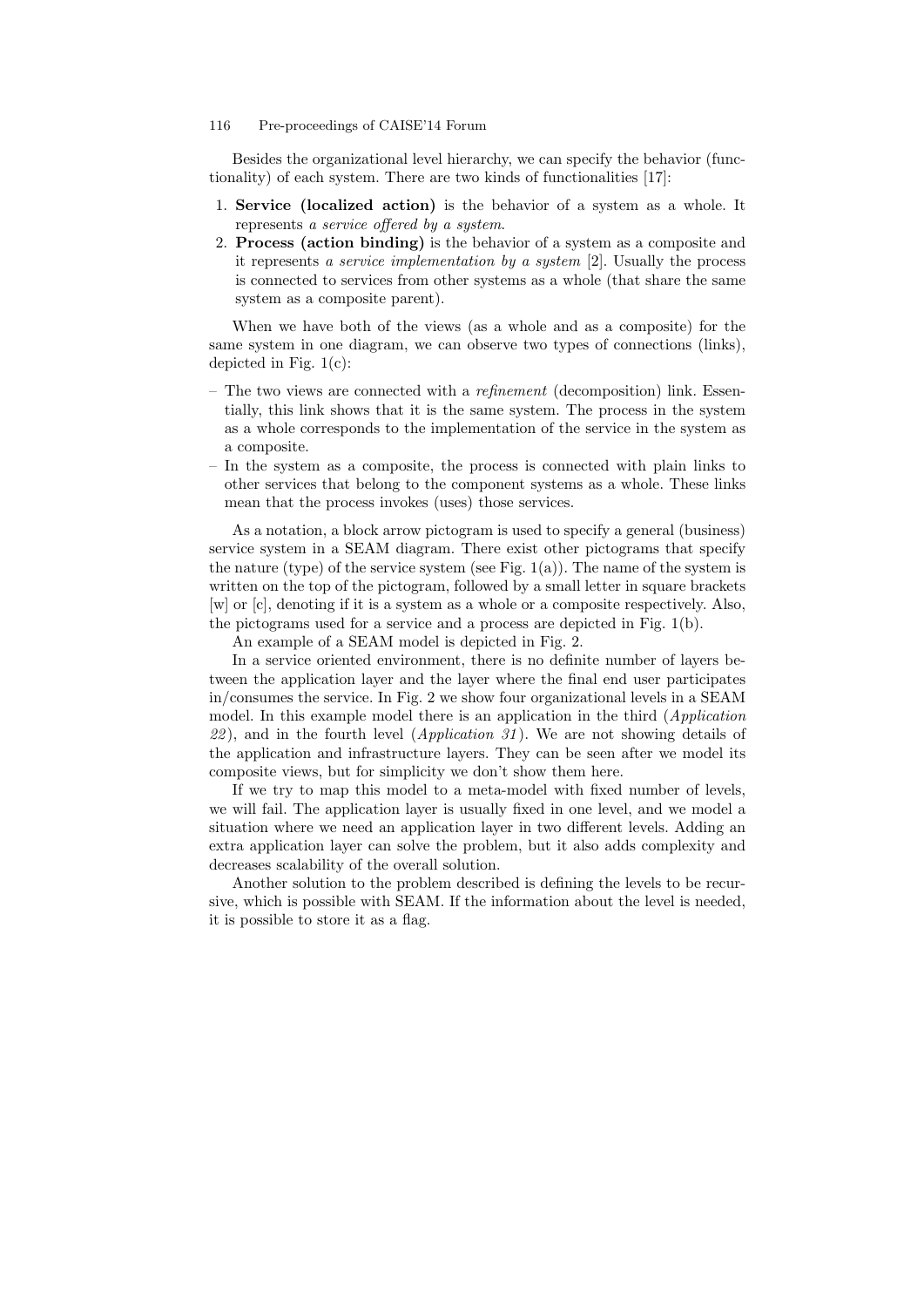A Meta-model for Information Systems Cartography 117



Fig. 2. Example SEAM model showing the organizational level hierarchy

# 4 SEAM Meta-model Implementation in Solu-QIQ

SEAM is capable of modeling more scenarios compared to other approaches, which is a great advantage. But this advantage makes it difficult to find a metamodel that every SEAM model will follow. Finding this meta-model enables modelers to create SEAM models that capture more situations in a fast way by using the Solu-QIQ tool.

The already developed meta-models, which capture all methods which are part of SEAM [11, 9] are very exhaustive. From the SEAM basic EA method explanation in Subsection 3, the meta-model should capture systems (whole and composite), actions (service and process) and connections (decomposition and usage). We also derive several modeling rules, that help in making the metamodel more simple. We summarize the rules as follows:

- A system as a whole hosts only services, and a system as a composite hosts processes and other systems as a whole.
- A process is linked with (uses) services from systems as a whole.
- The decomposition link, connects different views of a system.

From this we conclude that the only items that should be present in our metamodel are: a system, a service and a process. Our proposed meta-model is shown in Fig. 3.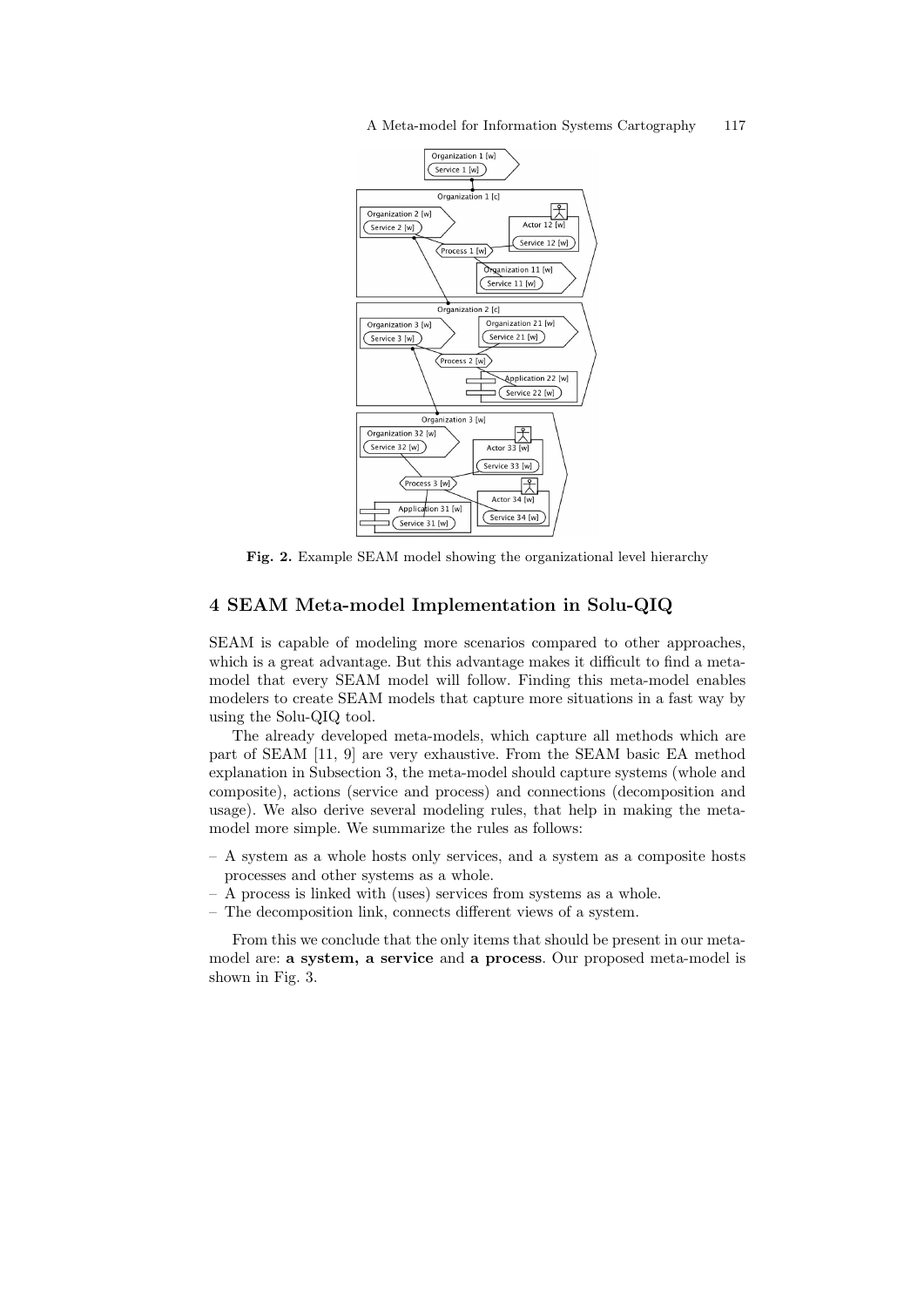

Fig. 3. Meta-model of SEAM concepts implemented in Solu-QIQ

In this class diagram of the meta-model we see two Composition links (Service System – Process and Service System – Service). By these two links we have partly captured the system decomposition link, and the whole and *composite* concepts. Let's say we have a service system  $sysX$ , that offers the service  $\textbf{serX}$  (when  $\textbf{sysX}$  is seen as a whole), and a process **procX** that implements the  $serX$ , which is in  $sysX$ , when the system is seen as a composite. Whenever a system is connected with a service, we know that we are looking at its view as a whole. The same holds for a system connected with a process and a system's view as a composite. This decomposition scenario will be complete only when we know that  $\mathbf{procX}$  implements  $\mathbf{serX}$ . This is done by the connection between Service and Process in the meta-model.

Finally, we have a many-to-many relationship between a Process and a Service. The reason for this is the invoke (use) link. The Service  $\rightarrow$  Process (decomposition) link stands for "the service implemented by a process", and the Process  $\rightarrow$  Service (invoke) link stands for "the process uses a service". The cardinality of processes and services is different. On the process side it is 0..\* because there can be services for which we don't know the implementation. For the services it is 1..\* because there can not be a process that doesn't use a service. Also, once we have a process, we have the corresponding service. The distinction between these two types of links is stored as a flag in this many-to-many relationship.

The Service System in the meta-model has one additional attribute - Type, of the SystemType. This SystemType is a typology that is used to distinguish what kind of system we want to show (see Fig.  $1(a)$ ). With this we implement the solution of having recursive layers. By giving the value Application to the system's type, we will know that that system is an application and belongs to the corresponding Application layer in URBA.

We tested the proposed meta-model by implementing it in Solu-QIQ. It is not intuitive that this meta-model is capable of showing infinite number of organizational hierarchy levels. For this purpose, we populated the meta-model in the tool with data that correspond to the SEAM model seen in Fig. 2. It is not enough just to insert data. It is up to us how do we interpret the meta-model and the data present. This is done by creating a query in Solu-QIQ that outputs enough data to show one organizational hierarchy level as a SEAM model. The final Solu-QIQ output is depicted in Fig. 4 and it is obtained after defining a style in the tool for the output of the query. We have to note that the output shows only one level at a time, and in this figure four separate outputs are shown.

When we compare Fig. 2 and Fig. 4, we can see that it is the same model. With this we proved that Solu-QIQ is able to generate SEAM models based on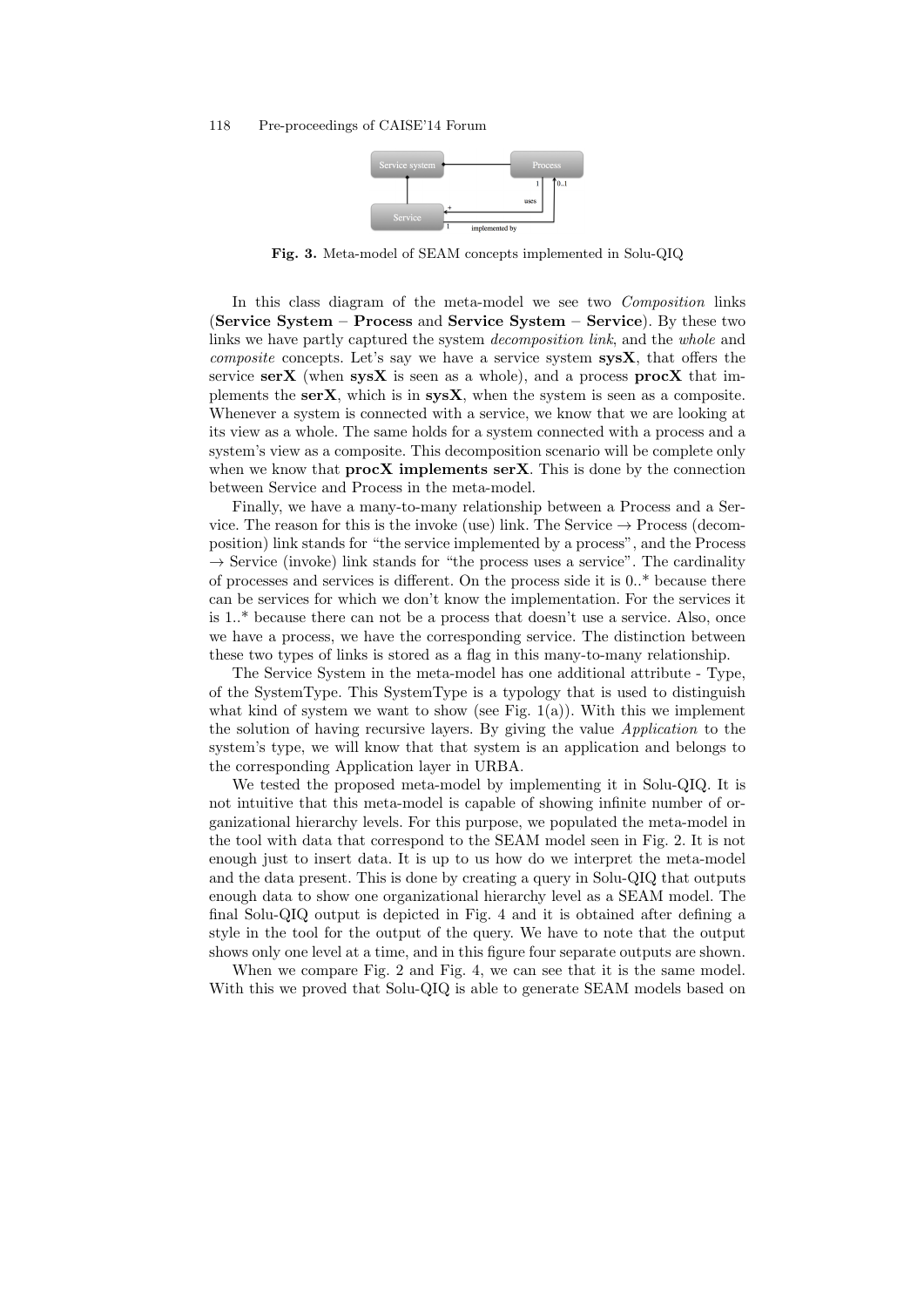A Meta-model for Information Systems Cartography 119



Fig. 4. A Solu-QIQ output of the SEAM model shown in Fig. 2 implemented based on the meta-model shown in Fig. 3

the meta-model we provided. So in future, instead of drawing SEAM models, system by system, action by action, we can only populate the Solu-QIQ tool with the needed data, click on a button, and we will have the model ready.

## 5 Conclusions

In this paper we show how to combine an EA approach with a tool independent of the approach through creating a mutually compliant meta-model. This tool is further on used for generating EA models. The overall goal is to have models of the EA that enables the IT to give better support to the enterprise's IT strategy. This is tightly connected with the definition and implementation of an IT strategy, as seen in [13].

In this paper we describe the development of a meta-model that is compliant with our chosen EA approach, SEAM, and an EA tool, called Solu-QIQ. This tool is inspired by the urbanization approach.

First, we explained why SEAM and a cartography tool such as Solu-QIQ are needed in an enterprise, and why it is important for them to coexist. Then, we gave a simple meta-model that captures the basic SEAM principles. We finish with the implementation of this meta-model in Solu-QIQ and show the output of a generated model. By doing all this, we showed the recursive side of SEAM and we display the efficiency of Solu-QIQ when dealing with recursive meta-models.

## 6 Future Work

Our next step is adding a concept in the meta-model that shows grouping of services by functionality. As SEAM is a service-oriented approach, this grouping will also give the service catalog.